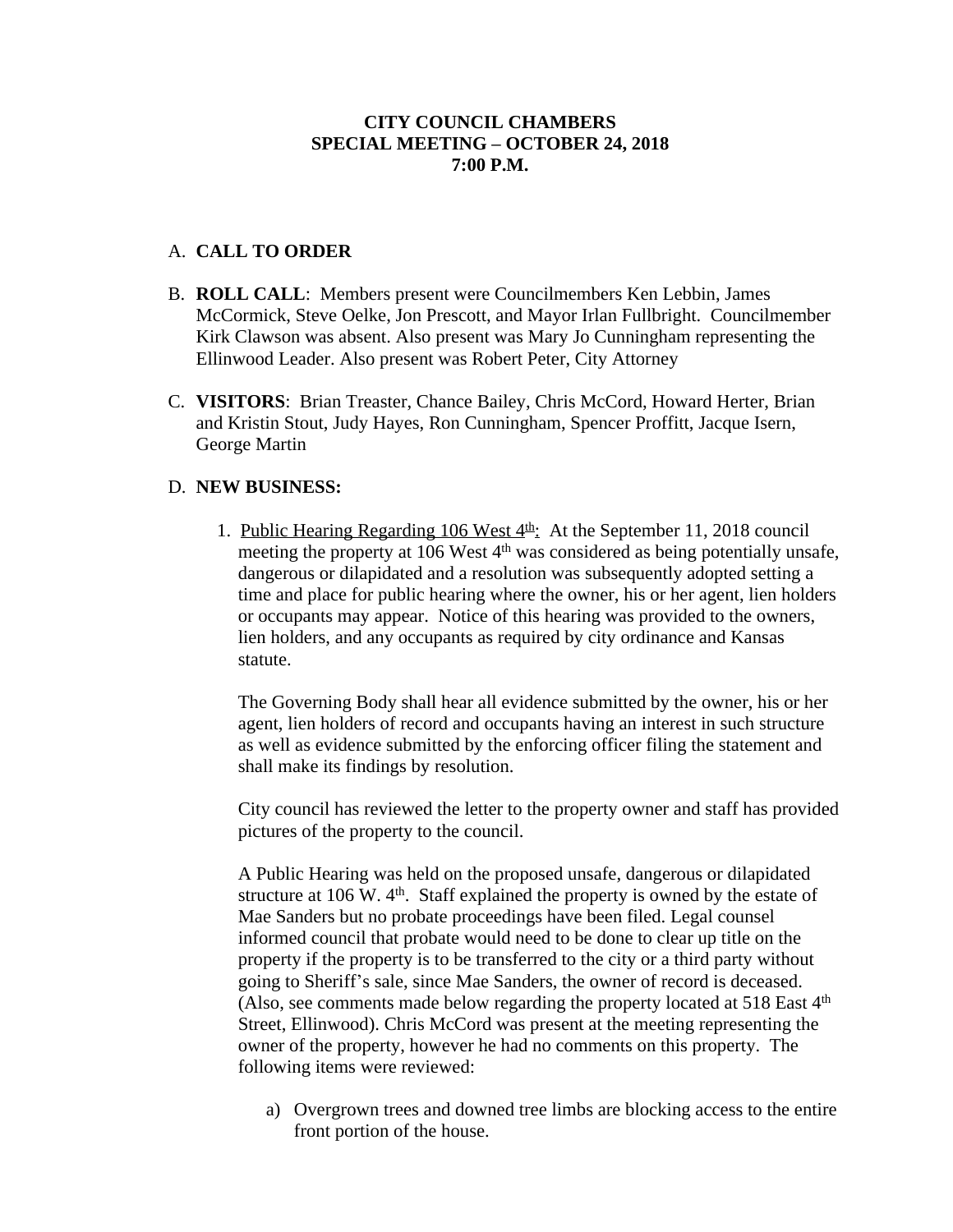- b) Front porch steps have rotted and the porch ceiling has deteriorated to the point it is falling in.
- c) Rain gutters and drip edge on all sides of the structure have rotted away from the facia and are now hanging from the roof.
- d) There is a broken window on the east side and the door is open with only a sand bag securing the screen door allowing an offensive odor to emit from the interior of the structure and allowing access to the public and rodents which makes it a health and safety hazard.
- e) On the north side of the structure there are overgrown trees growing into the side of the house and piles of yard waste.
- f) There are multiple holes in the roof causing the roof to leak.
- g) On the north side of the main structure is a detached garage with large holes in the roof and both garage doors. The siding and facia are rotted and falling off of the garage.

Howard Herter, a neighbor that lives across the street from the structure, stated the property has been deteriorating over the last 10 years and is a safety and health hazard as well as an eyesore in the neighborhood.

George Martin, the adjoining property owner re-iterated the same concerns as Mr. Herter.

The conditions noted above are injurious to the health, safety and quality of the neighborhood and the property has a blighting influence on the adjoining properties.

A motion was made by Councilmember Jon Prescott to find the structure located at 106 West  $4<sup>th</sup>$  unsafe, dangerous, or dilapidated for the reasons stated above and hereby directs such structure to be removed and the premises made safe and secure. Motion seconded by Councilmember Ken Lebbin. Motion carried. All present voting in favor.

2. Public Hearing Regarding  $518$  East  $4<sup>th</sup>$ : At the September 11, 2018 council meeting the property at 518 East 4<sup>th</sup> was considered as being potentially unsafe, dangerous or dilapidated and a resolution was subsequently adopted setting a time and place for public hearing where the owner, his or her agent, lien holders or occupants may appear. Notice of this hearing was provided to the owners, lien holders, and any occupants as required by city ordinance and Kansas statute.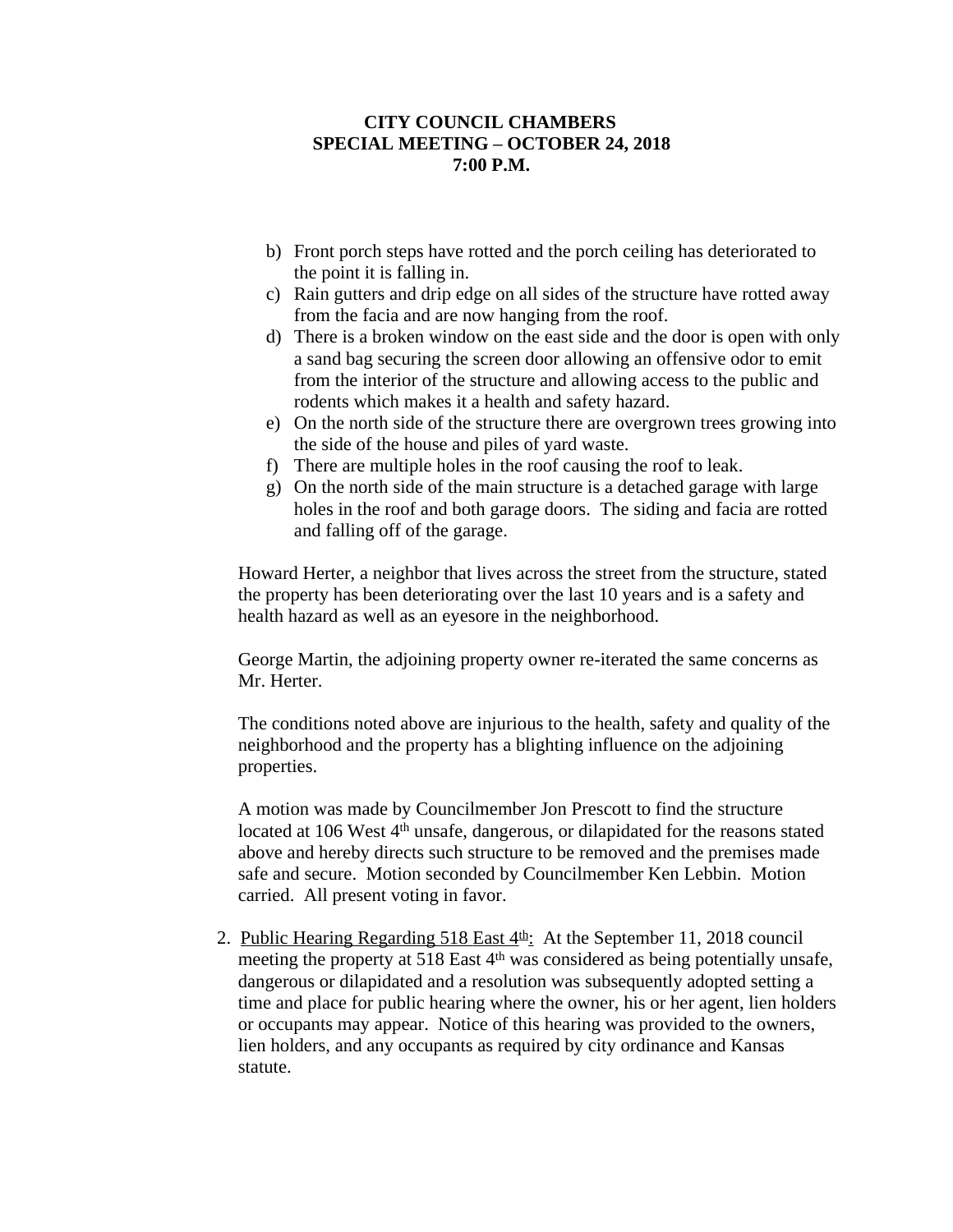The Governing Body shall hear all evidence submitted by the owner, his or her agent, lien holders of record and occupants having an interest in such structure as well as evidence submitted by the enforcing officer filing the statement and shall make its findings by resolution.

City council has reviewed the letter to the property owner and staff has provided pictures of the property to the council.

A Public Hearing was held on the proposed unsafe, dangerous or dilapidated structure at 518 East  $4<sup>th</sup>$ . Staff explained the property is owned by the estate of Mae Sanders. If the property is to be transferred to the city or a third party, legal counsel recommended that probate proceedings be commenced to clear title to the property, since Mae Sanders, the owner of record is deceased. Mr. Peter also explained that by doing probate on this property, it could also clear title to the property on 106 West 4<sup>th</sup>, since the owner of record is the same. Mr Peter explained to council, probate could take up to 120 days to complete. Chris McCord was present at the meeting representing the owner of the property. Mr. McCord is interested in acquiring the property and cleaning it up and would be responsible for the back taxes as long as the City would be responsible for the cost of probate on the property. Mr. McCord also feels like the heirs of Mae Sanders would be willing to work with the City to transfer the title to the property on 106 West  $4<sup>th</sup>$  to the City. The following items were reviewed:

- a) The front of the structure has overgrown vegetation, flaking paint on the facia, and debris piled up on the front porch.
- b) The front door is secured only by a screen door allowing offensive odors to emit from the structure. There is also a large pile of trash by front door.
- c) Waist high debris can be seen in the living room of the residence through the screen door.
- d) The roof of the structure is deteriorated.
- e) On the east side of the residence the soffit is rotted and falling down.
- f) The detached garage northwest of the main structure has large holes in the entry door and the roof also appears to be leaking.
- g) There are also two deep holes in the back yard.
- h) Property is an environmental hazard because of human feces and extreme amount of trash inside the property.

Council discussed the possibility of avoiding the costs of probate and waiting for the property to come up on Sheriff's sale. Mr. Howard Herter expressed concern to the council that if the City waits until the Sheriff's sale there is always the chance the property could be purchased from someone else and the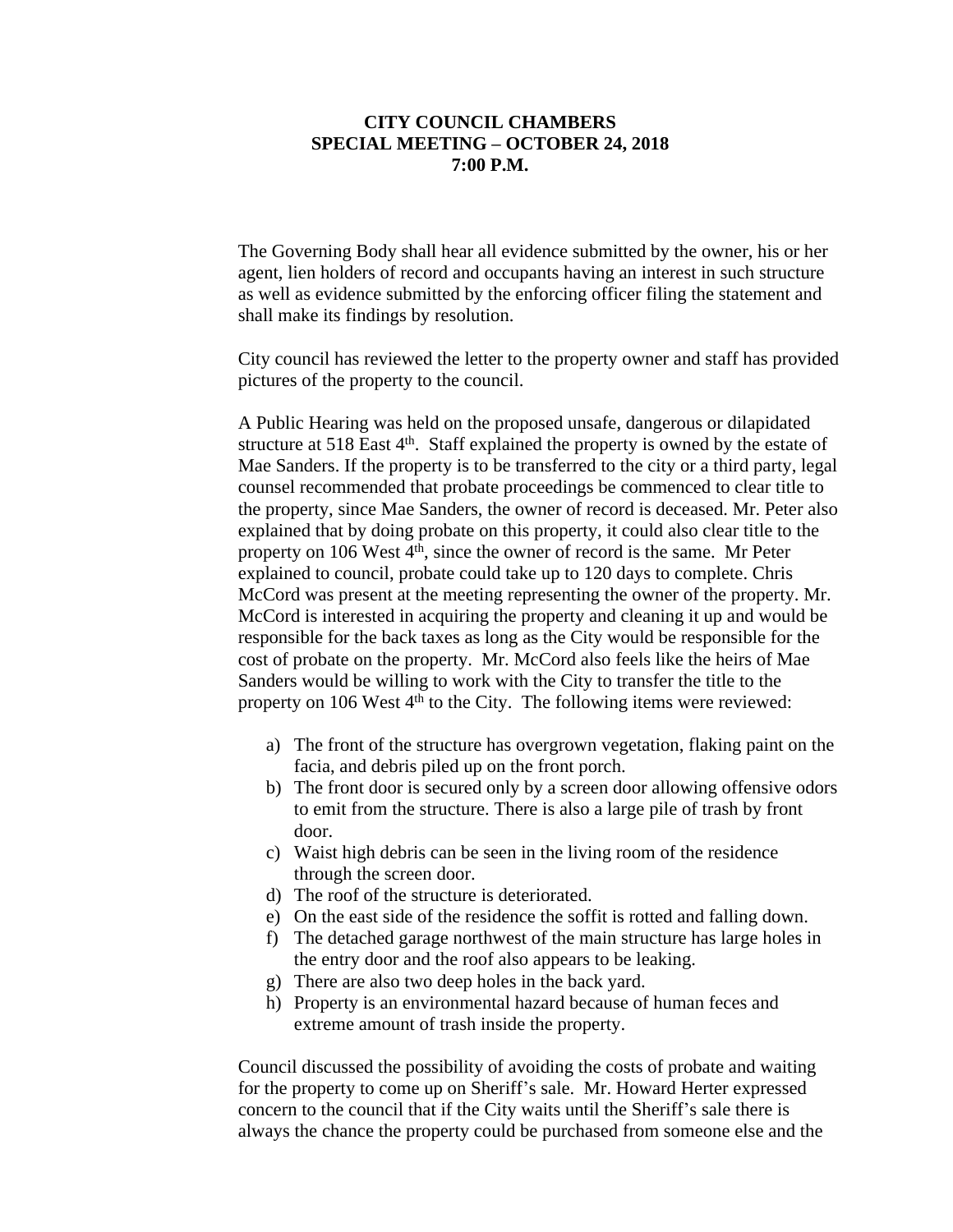new owner would do nothing to maintain it, and the City would have to initiate condemnation proceedings again.

The conditions noted above are injurious to the health, safety and quality of the neighborhood and the property has a blighting influence on the adjoining properties.

Council inquired of Chris McCord his intentions and timeline of cleaning out the property, securing the property and making needed repairs to the property. Chris McCord explained his "phase one" of the project would be to clean out the interior and exterior of the property and secure the property to make it safe and then start with the repair of the roof. Council inquired as to the possibility of completing this project by December 31, 2018 and Mr. McCord thought it would be feasible to complete the project by then.

A motion was made by Councilmember Ken Lebbin to find the structure located at 518 East 4th unsafe, dangerous, or dilapidated and a health hazard for the reasons stated above and hereby directs such structure to be repaired and grants Mr. Chris McCord until December 31, 2018 to clean out the interior and exterior of the property, secure the property and make needed repairs to the roof of the property and if not completed by December 31, 2018 then condemnation will continue. Motion seconded by Councilmember Jon Prescott. Motion carried. All present voting in favor.

A motion was made by Councilmember Ken Lebbin to authorize Robert Peter to draw up contracts between Mr. Chris McCord and the estate of Mae Sanders and initiate probate proceedings. Motion seconded by Councilmember Jon Prescott. Motion carried. All present voting in favor.

3. Public Hearing Regarding 404 E.  $4th$ : At the September 11, 2018 council meeting the property at 404 East 4th was considered as being potentially unsafe, dangerous or dilapidated and a resolution was subsequently adopted setting a time and place for public hearing where the owner, his or her agent, lien holders or occupants may appear. Notice of this hearing was provided to the owners, lien holders, and any occupants as required by city ordinance and Kansas statute.

The Governing Body shall hear all evidence submitted by the owner, his or her agent, lien holders of record and occupants having an interest in such structure as well as evidence submitted by the enforcing officer filing the statement and shall make its findings by resolution.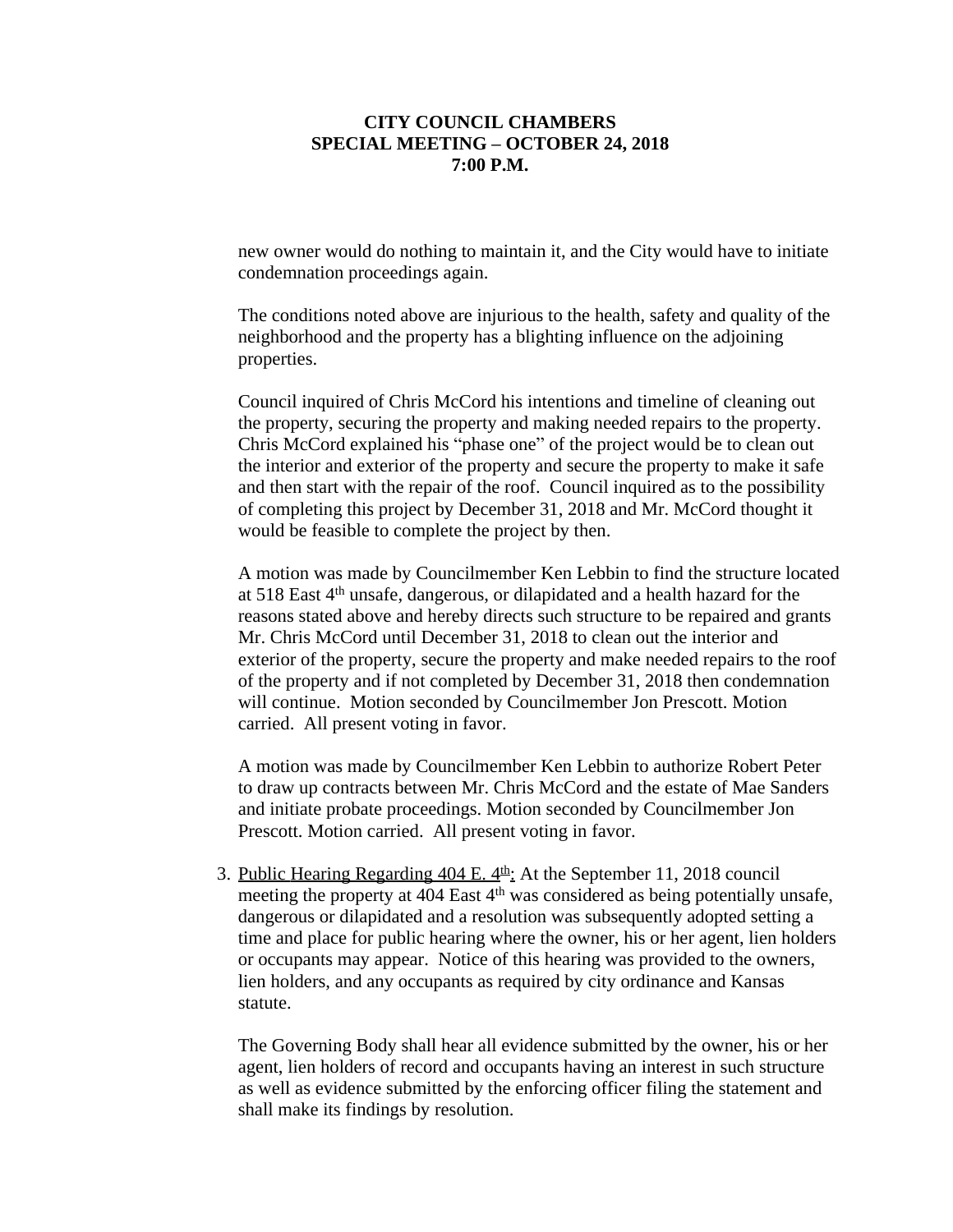City council has reviewed the letter to the property owner and staff has provided pictures of the property to the council.

A Public Hearing was held on the proposed unsafe, dangerous or dilapidated structure at  $404$  East  $4<sup>th</sup>$ . The house was partially destroyed by fire in April, 2016 and the roof is caved in. The property is beyond repair. The house has not been secured and various parts of the house are structurally unsound. The property also creates a health hazard in the neighborhood.

The conditions noted above are injurious to the health, safety and quality of the neighborhood and the property has a blighting influence on the adjoining properties.

A motion was made by Councilmember James McCormick to find the structure located at  $404$  E.  $4<sup>th</sup>$  unsafe, dangerous, or dilapidated for the reasons stated above and hereby directs such structure to be removed and the premises made safe and secure. Motion seconded by Councilmember Steve Oelke . Motion carried. All present voting in favor.

4. Public Hearing Regarding 610 N. Hirsch: At the September 11, 2018 council meeting the property at 610 N. Hirsch was considered a potential health nuisance and potentially unsafe, dangerous or dilapidated and a resolution was subsequently adopted setting a time and place for public hearing where the owner, his or her agent, lien holders or occupants may appear. Notice of this hearing was provided to the owners, lien holders, and any occupants as required by city ordinance and Kansas statute.

The Governing Body shall hear all evidence submitted by the owner, his or her agent, lien holders of record and occupants having an interest in such structure as well as evidence submitted by the enforcing officer filing the statement and shall make its findings by resolution.

City council has reviewed the letter to the property owner and staff has provided pictures of the property to the council.

A Public Hearing was held on the proposed health nuisance and unsafe, dangerous or dilapidated structure at 610 N. Hirsch. The following items were reviewed:

- a) Strong, offensive smell emanating from the residence. The strength of odor depends on the outside temperature.
- b) Extensive fly infestation around house.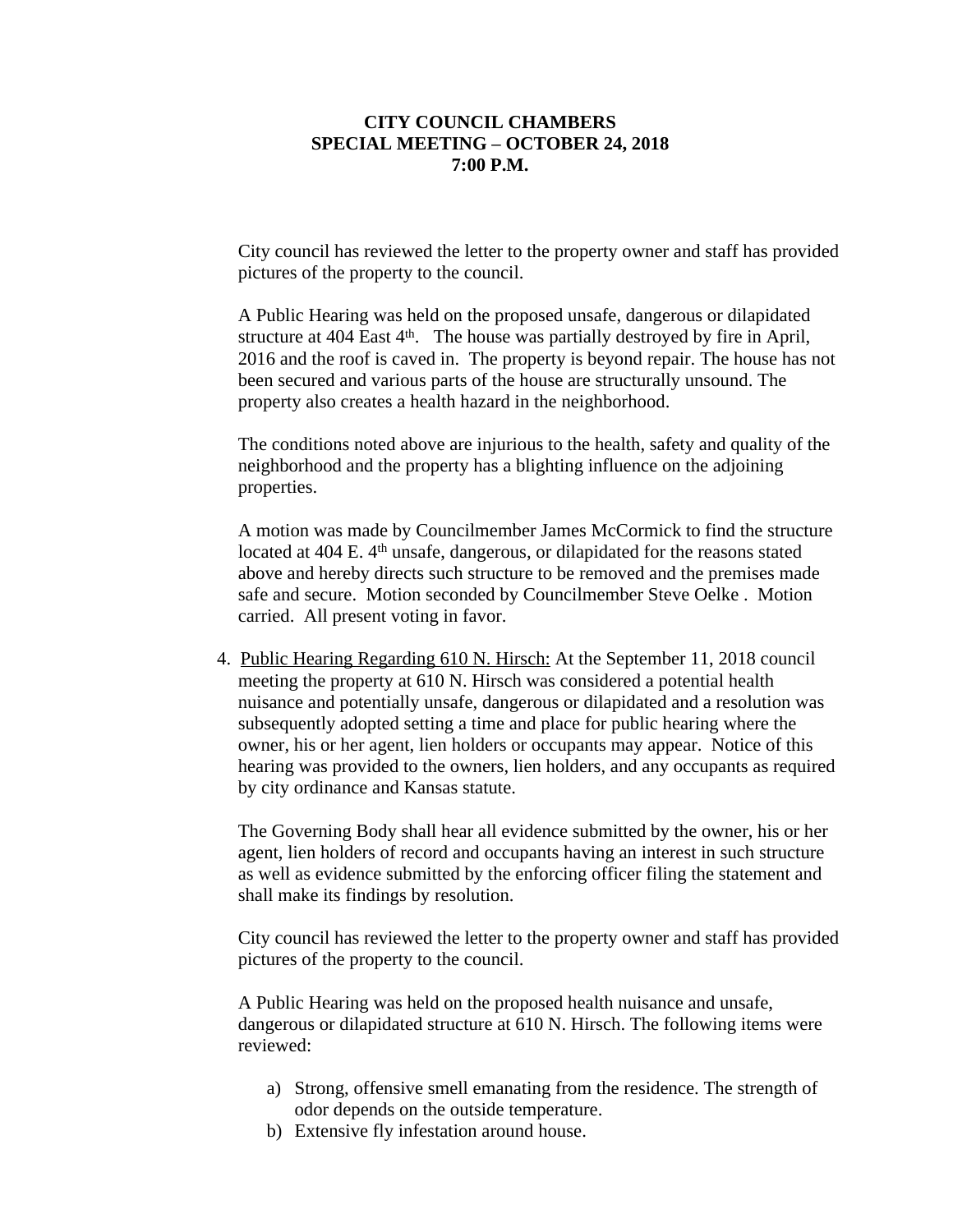- c) Windows are in bad shape and covered with cardboard.
- d) The storage shed on property has a hole in the roof and is structurally unsound.
- e) Brush is growing up around property
- f) Ellinwood Municipal Court judge has entered numerous orders and extensions of time to abate the conditions existing on the property.

Brian and Kristin Stout, adjacent neighbor to the north, were present at the hearing and told council the offensive smell prevents them from opening windows of their house, enjoying outside areas of their property, and is also penetrating into their residence. Stouts also explained their son is very allergic to cats and was affected by the number of cats that were housed in the residence.

Robert Peter informed council that Tom and Chris Wornkey, adjacent neighbor to the west, have voiced the same concerns noted above, during municipal court. Mr. Wornkey has also expressed to city staff that he feels like the property is de-valuing properties in the neighborhood.

Robert Peter informed council that Marla Macy, adjacent neighbor to the south, has also expressed in municipal court that they can't use their patio or sit on their porch.

An Ellinwood mail carrier has also complained about the offensive odor emanating from the residence.

James McCormick, city council member, who resides a block away from the residence to the north informed council that he can smell the odor at times.

Robert Peter, legal counsel advised city council that Judge Isern, in the last court proceeding gave Mr. Hickel until November 25, 2018 to hire a professional cleaning company to clean the property. Mr. Peter also re-iterated that this issue was initiated by neighboring property owners and not the City of Ellinwood.

The conditions noted above are injurious to the health, safety and quality of the neighborhood and the property has a blighting influence on the adjoining properties.

A motion was made by Councilmember Ken Lebbin to find the property at 610 N Hirsch in violation of Article 2 - Health Nuisances, Section 8-201(c) which states "any place or structure or substance which emits or causes any offensive,